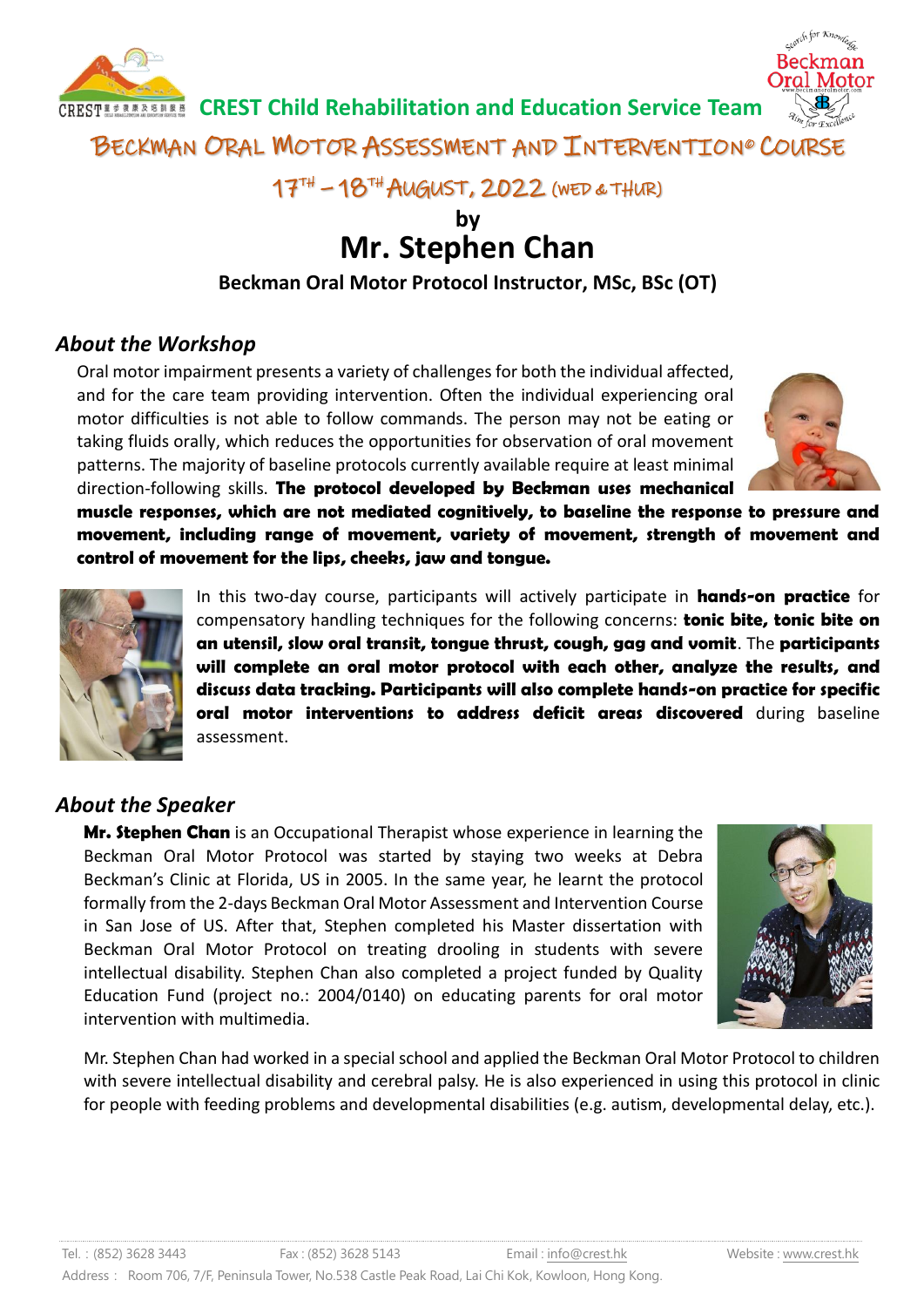

BECKMAN ORAL MOTOR ASSESSMENT AND INTERVENTION® COURSE

17TH – 18TH AUGUST, 2022 (WED & THUR)

### *Course Objectives*

Participants will:

- Demonstrate assessment battery for determining oro-facial movement patterns using the Beckman protocol.
- Demonstrate compensatory handling techniques.
- Demonstrate oral motor interventions and treatment techniques

#### *Language*

Mainly in Cantonese, supplemented with English **\*Course materials are available in English only**

#### *Date, Time & \*Venue*

 $17^{th} - 18^{th}$  Aug, 2022 (Wed & Thur) 9:30am – 5:00pm (Lunch will not be provided) CREST Child Rehabilitation & Education Service Team Room 706, Peninsula Tower, No. 538 Castle Peak Road, Kowloon, HONG KONG. (About 5 mins walk from MTR Lai Chi Kok Station, Exit B1)

**\*Venue is subject to change. In case if onsite teaching is not preferred due to COVID-19, the teaching format will be changed to online live meeting. CREST Child Rehabilitation and Education Service Team reserves the right on final decision.**

### *Target Participants*

Hong Kong Licensed Occupational Therapists AND Speech and Language Pathologists/Speech Therapists Only

### *Seat Availability*

24 seats

### *Course Fee & Deadlines*

**Early Bird** registration by 2<sup>nd</sup> Jun, 2022: HK\$4,900 (including course materials) Standard registration by 15<sup>th</sup> Jul. 2022: HK\$5,500 (including course materials)

### *Certification*

Upon 100% attendance, participants are awarded the Certificate of Completion by Beckman & Associates, Inc. After the completion of the course, participants' name can be listed (optional) on the website [http://www.beckmanoralmotor.com.](http://www.beckmanoralmotor.com/)

### *Remarks*

- Participants will be working with the fragile tissues of the oral area; for safety reasons, **therapeutic nail length** is a must.
- To learn more about the course, please visit the website: [http://www.beckmanoralmotor.com](http://www.beckmanoralmotor.com/)
- The website for downloading the application form: [www.crest.hk/beckman](http://www.crest.hk/beckman)
- The Apps for filling up the form with your mobile: "Adobe Fill & Sign"
- For any enquiries, please feel free to contact Miss. Charlie Lee or Mr. Stephen Chan at (852) 3628 3443 or [info@crest.hk.](mailto:info@crest.hk)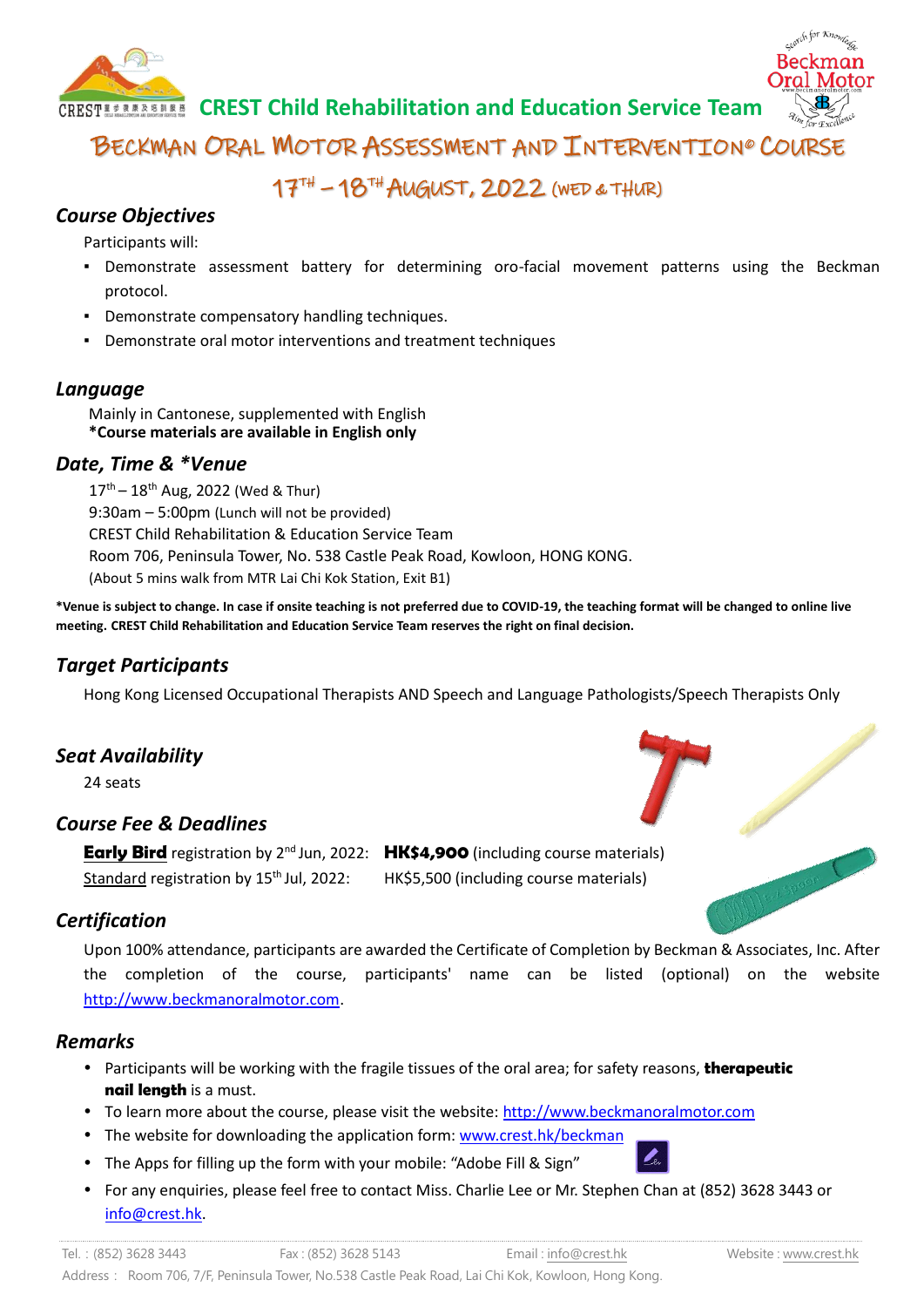

BECKMAN ORAL MOTOR ASSESSMENT AND INTERVENTION® COURSE

# 17TH – 18TH AUGUST, 2022 (WED & THUR)

### *Registration & Payment*

For Local Applications: • By *Cheque*:

Payable to *"CREST Child Rehabilitation and Education Service Team"* \*Please *send* to the address below together *with the registration form: "To: CREST Child Rehabilitation and Education Service Team Room 706, Peninsula Tower, No. 538 Castle Peak Road, Lai Chi Kok, Kowloon, Hong Kong (SAR)"*

 By *Automatic Teller Machine (ATM) / Online Transfer*: *Bank / Account No.: HSBC / 634-388821-838 Bank Account Name: TSRCL T/A CCR&EST FPS ID: 8919052*

\*Please *put down YOUR FULL NAME and COURSE NAME on the bank advice slip or transaction screenshot* and *email together with registration form* to *[info@crest.hk.](mailto:act@crest.hk)*

### *Terms & Conditions*

#### *(i) Notification:*

Notification will be sent individually through email once your application and payment are received.

#### *(ii) Confirmation:*

The confirmation will be sent individually through email by 16<sup>th</sup> Jun, 2022 for early-bird registration and 22<sup>nd</sup> Jul, **2022** for standard registration.

#### *(iii) Teaching Format:*

In case if COVID-19 is still widely spread 2 weeks before the course dates, the teaching format of the course will be switched to virtual live streaming through online platform. The course materials will be sent to participants by post in that case and free delivery of materials is provided. The official certificate will be sent by email in this circumstance.

#### *(iv) Receipt:*

- Official receipt will be distributed on the first day of the course; if there is a change to the teaching format, the receipt will be sent along with the course materials packet;
- HK\$500 administrative fee will be needed if:
	- a. re-issuing receipt with returning of original receipt, or
	- b. certified true copy of receipt is requested.

#### *(v) Re-issuing Certificate:*

For re-issuing certificate, HK\$150 administrative fee will be requested for each certificate.

#### *(vi) Withdrawal Policy:*

- No transfer of the fee to other courses or another person upon confirmation of enrollment;
- HK\$500 administrative fee will be requested if written request for cancellation is received on or before **15th Jul, 2022**. Refund will NOT be arranged after that day.
- *(vii)* CREST Child Rehabilitation and Education Service Team reserves the right on final decision on enrollment, changing time, venue and contents and cancellation of the course due to unforeseeable circumstances.
- *(viii)* If the course has to be cancelled or postponed due to unforeseeable circumstances, participants will be put on the name list of the next Beckman Oral Motor Course.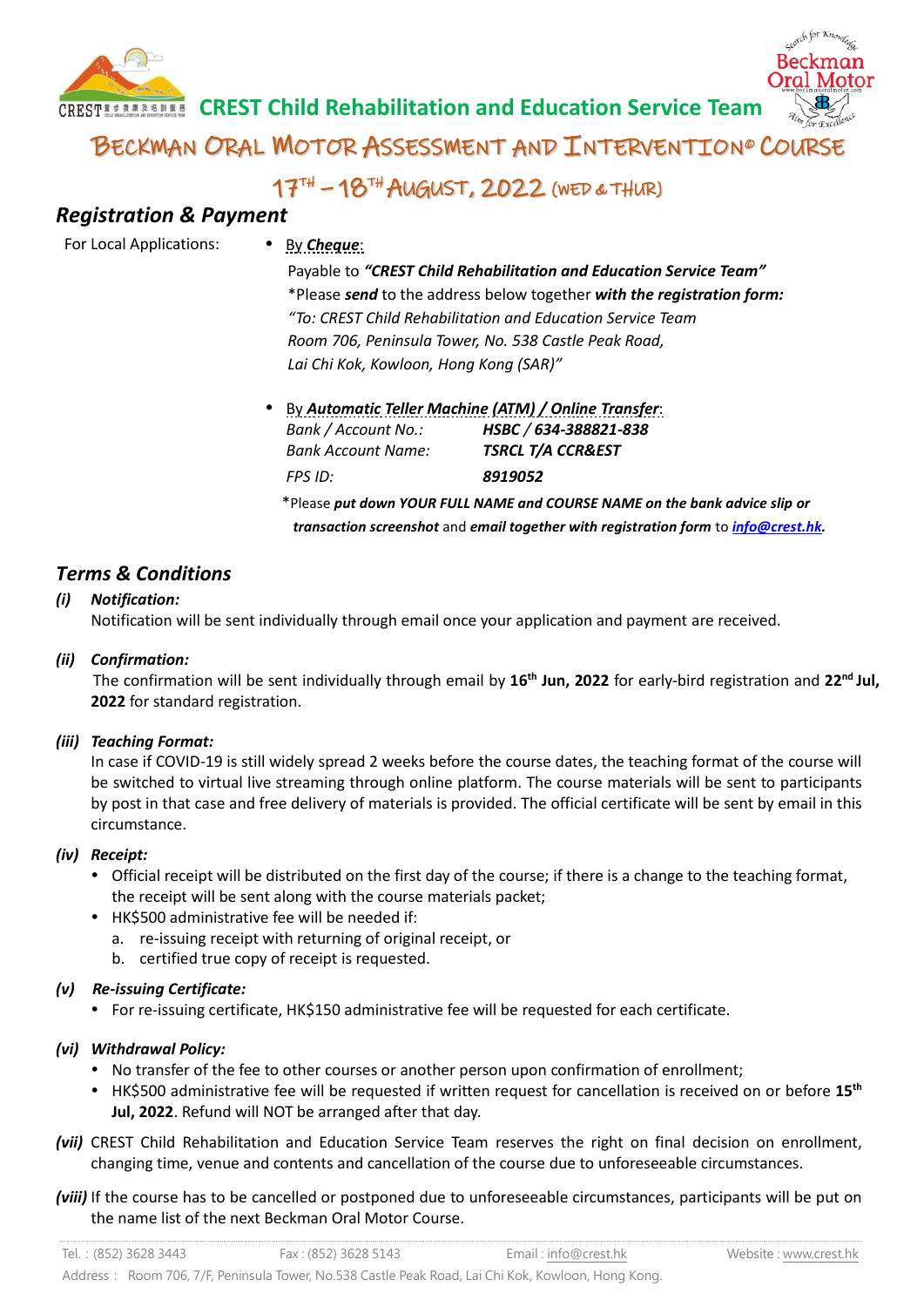



17TH – 18TH AUGUST, 2022 (WED & THUR)

| <b>Feedbacks from Previous Course Participants</b><br>The demonstration is clearly illustrated and<br>explained. The compensatory feeding<br>techniques and case studies discussion was very<br>useful.<br>ST (Aug, 2021 Class) (Onsite Presentation)                                                                                                                                      | The course was well-organised. The course materials<br>were comprehensive and informative (both printed<br>materials and videos). Course instructor delivered<br>information and explained clearly.<br>OT (Aug, 2020 Class) (Virtual Presentation)                                                       |  |  |
|--------------------------------------------------------------------------------------------------------------------------------------------------------------------------------------------------------------------------------------------------------------------------------------------------------------------------------------------------------------------------------------------|----------------------------------------------------------------------------------------------------------------------------------------------------------------------------------------------------------------------------------------------------------------------------------------------------------|--|--|
| Techniques were clearly demonstrated and<br>explained. Also enjoyed how speaker played<br>videos of his own children to show us some<br>of the techniques.<br>ST (Aug, 2020 Class) (Virtual Presentation)<br>Feel satisfied with live demonstration, provision of<br>tools and hands on practice with immediate feedback<br>from instructor.<br>OT (Aug, 2021 Class) (Onsite Presentation) | Demonstrations from different angle were great. It helps<br>participants to understand the techniques in an easier way,<br>even (when) using Zoom for lesson.<br>OT (Aug, 2020 Class) (Virtual Presentation)                                                                                             |  |  |
|                                                                                                                                                                                                                                                                                                                                                                                            | The speaker is very knowledgeable and would<br>share some basic OT concepts, which is useful for a<br>ST. Overall a great course. The speaker was<br>enthusiastic about teaching. Interesting content<br>was added (e.g. speaker's personal experiences).<br>ST (Aug, 2020 Class) (Virtual Presentation) |  |  |

# *Recruitment of Lab Assistant (17th – 18 thAug, 2022 Class)*

*All previous participants who SUCCESSFULLY COMPLETED Beckman Oral Motor Assessment & Intervention Training Course are eligible to serve as a lab assistant in this course.*

- *A lab assistant: i) attends this course for free;*
	- *ii) receives a set of course material for free;*
	- *iii) provides assistance to participants in the hands-on part of the course.*

*If you are interested in being a lab assistant in this class, please fill in the following information clearly, and send this slip together with your Beckman Oral Motor Assessment & Intervention Training Certificate in soft copy by post (Room 706, Peninsula Tower, 538 Castle Peak Road, Kowloon), fax (852-3628 5143) or email to Miss. Charlie Lee (*[charlie@crest.hk](mailto:charlie@crest.hk)*).*

| Title:      | $\square$ Dr. | ∃ Mr.        | $\square$ Ms. |             |
|-------------|---------------|--------------|---------------|-------------|
| Surname:    |               |              |               | Given Name: |
| Profession: | $\Box$ OT     | $\square$ ST |               | Phone No.:  |
| E-mail*:    |               |              |               |             |

#### *\*Please state clearly for receiving our confirmation.*